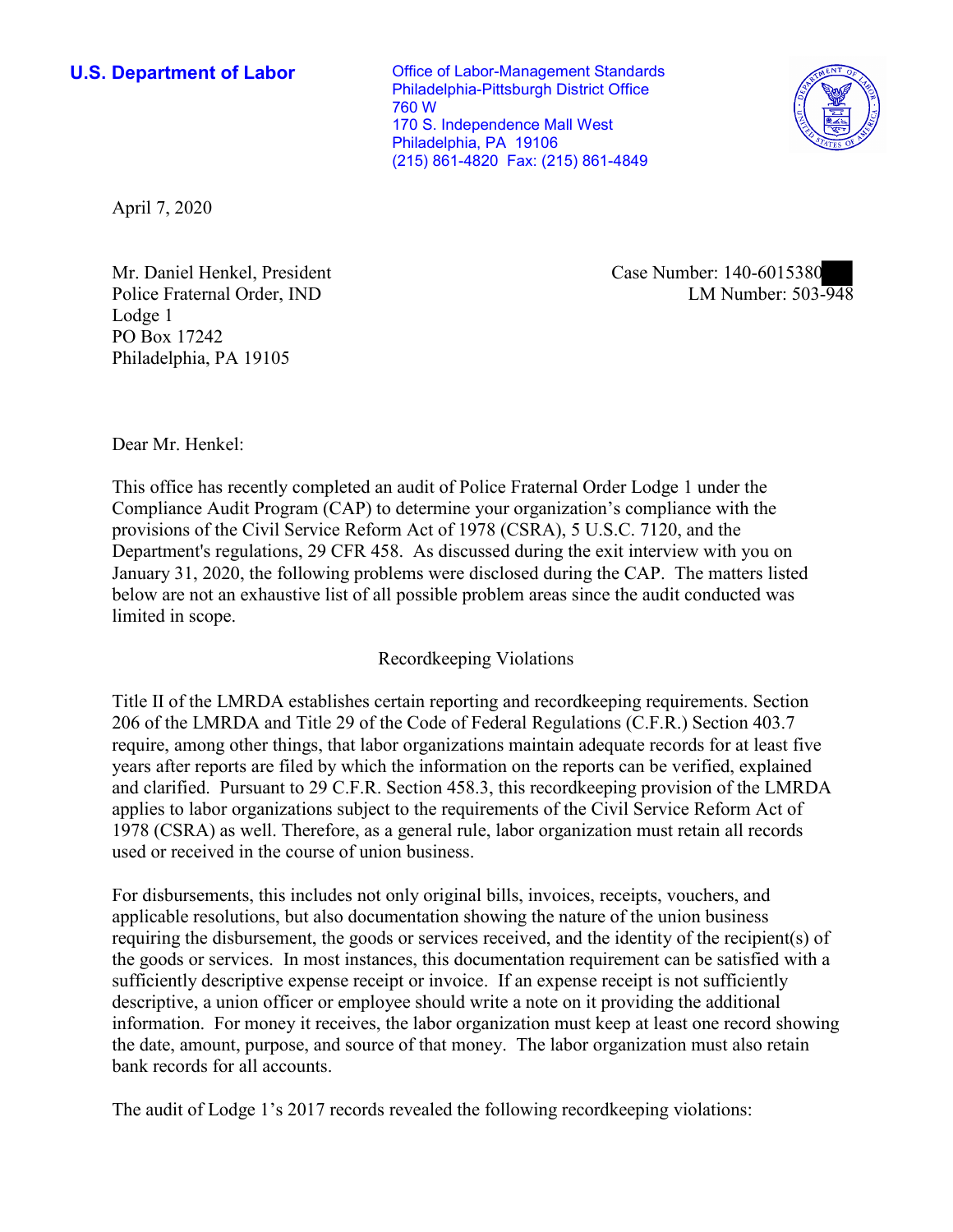April 7, 2020 Page 2 of 3 Mr. Daniel Henkel

1. Failure to Record Receipts

 Lodge 1 did not record in its receipts records employer dues checkoff checks and direct identification of all money the union receives. The records should show the date and dues payments totaling at least \$16,375. For example, in January 2017 the union deposited \$4,375, but did not record the date, amount, and source of the money it received in a general ledger or similar book record. Union receipts records must include an adequate amount received, and the source of the money.

2. Book Balances

 Lodge 1 did not maintain book balances for their checking and savings accounts for the audit year. Unions should keep a record of its book balances as reconciled with the bank statements. The LM-3 instructions for Statement A (Assets and Liabilities) state that checking and/or savings account balances reported should be obtained from your organization's book balances as reconciled with the balances shown on bank statements. We discussed this during the exit interview and you agreed to maintain these records in the future.

 Based on your assurance that Lodge 1 will retain adequate documentation in the future, OLMS will take no further enforcement action at this time regarding the above violations.

Reporting Violation

Pursuant to 29 C.F.R., Section 458.3, the reporting requirement under 29 C.F.R. Section 403.2 (see Section 201(b) of the Labor-Management Reporting and Disclosure Act (LMRDA)) is made applicable to labor organizations subject to the requirements of the CSRA. This provision requires labor organizations to file annual financial reports that accurately disclose their financial condition and operations. The audit disclosed a violation of this requirement.

Delinquent LM Report(s)

 completion of the union's fiscal year. The audit disclosed that Lodge 1 did not file its LM-3 reports for fiscal years ending December 31, 2016, December 31, 2017, and December 31, 2018. The law requires unions to file a Labor Organization Annual Report (Form LM-3) within 90 days after the

To date, FOP Lodge 1 is current in filing the required reports.

Other Violation

Inadequate Bonding